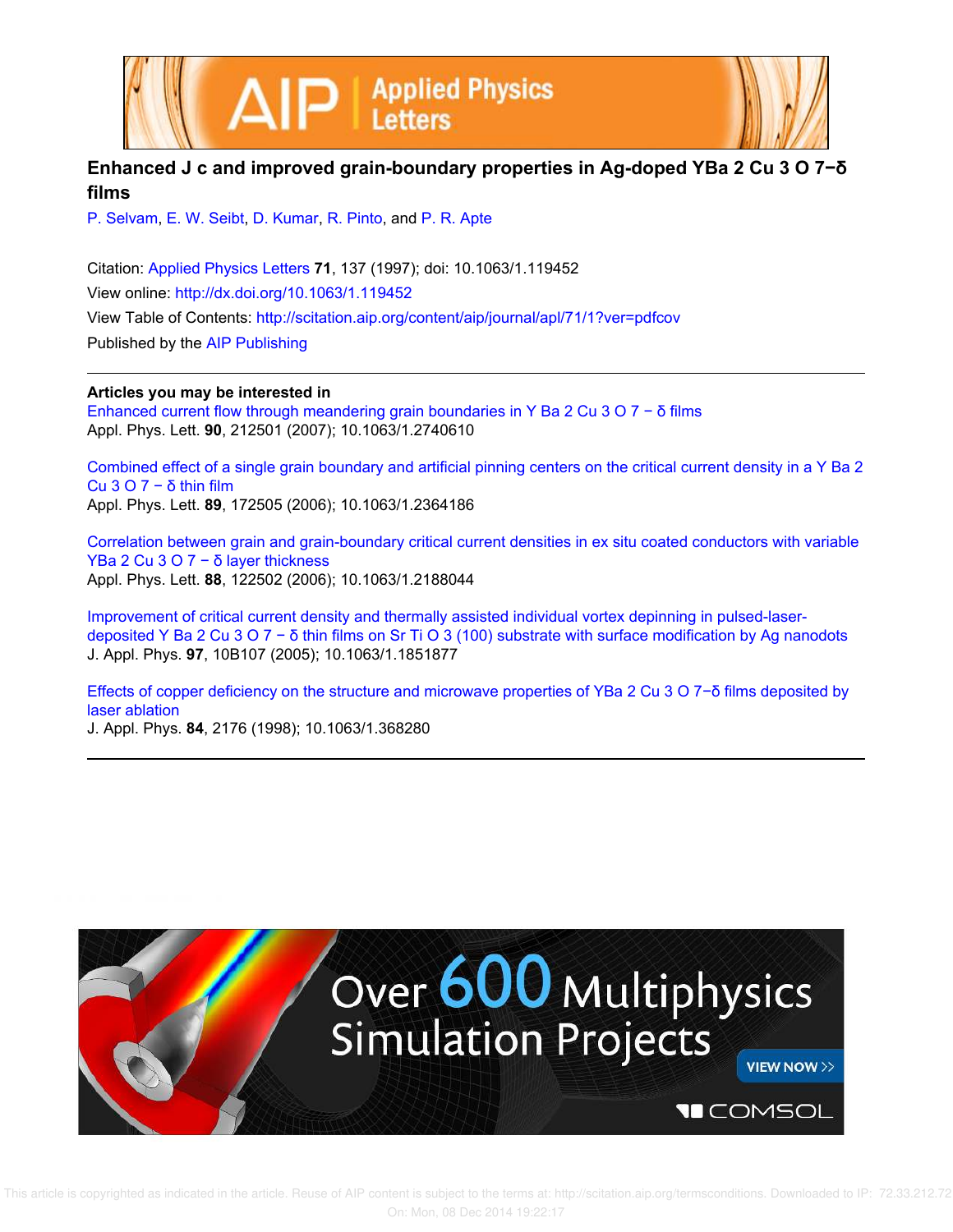## **Enhanced J<sup>c</sup> and improved grain-boundary properties in Ag-doped YBa**<sub>2</sub>**Cu**<sub>3</sub>**O**<sub>7- $\delta$ </sub> films

P. Selvam<sup>a)</sup>

*Department of Chemistry, Indian Institute of Technology, Powai, Bombay 400 076, India*

E. W. Seibt

*Institut fu¨r Technische Physik, Forschungszentrum Karlsruhe, Postfach 3640, D-76021 Karlsruhe, Germany*

D. Kumar, R. Pinto, and P. R. Apte

*Tata Institute of Fundamental Research, Colaba, Bombay 400 005, India*

(Received 30 May 1996; accepted for publication 2 April 1997)

A large increase ( $\sim$ 8 $\times$ ) in critical current density,  $J_c$ , was achieved for *in situ* laser ablated  $YBa_2Cu_3O_{7-\delta}-Ag$  films. High-resolution Auger electron spectroscopic investigation indicates that the Ag-doped films are stoichiometric with a relatively low grain-boundary extension  $(8 \text{ nm})$  in contrast to undoped YBa<sub>2</sub>Cu<sub>3</sub>O<sub>7- $\delta$ </sub> films (32 nm). Further analysis suggests that the doped film contains a much lower silver content ( $< 0.15$  wt %) than in the target material (5 wt %). These observations are in excellent agreement with the temperature dependence of  $J_c$ , the room-temperature resistivity, and the surface resistance results. Thus, *J<sup>c</sup>* enhancement in Ag-doped films can be attributed to their superior properties, viz., improved microstructure characteristics and the reduced resistive grain boundaries. © *1997 American Institute of Physics.*  $[$ S0003-6951(97)03022-2]

Of the numerous studies on chemical modifications in superconducting  $YBa_2Cu_3O_{7-\delta}$ , the addition of silver is by far the most extensively studied, due to its ability to enhance performance.1–12 Although the *intragranular* critical current densities, *J<sup>c</sup>* approach the intrinsic values, the *intergranular* weak links still limit the current carrying capacity.<sup>2,5,13–18</sup> Microstructure and granularity problems are the key issues of great interest. Here, we report high-resolution Auger electron spectroscopic (HRAES) results, and address the nature and thickness of the grain boundaries in laser ablated  $YBa<sub>2</sub>Cu<sub>3</sub>O<sub>7-\delta</sub>$  thin films.

Undoped and Ag-doped YBa<sub>2</sub>Cu<sub>3</sub>O<sub>7- $\delta$ </sub> films, 1000-4000  $\AA$  were grown *in situ* on LaAlO<sub>3</sub> (100) substrates at 700 °C by a pulsed-laser ablation technique  $(248 \text{ nm KrF})$ source; 3 J cm<sup>-2</sup> fluence on the target; 200 mTorr  $O_2$  pressure), respectively, from YBa<sub>2</sub>Cu<sub>3</sub>O<sub>7- $\delta$ </sub> and YBa<sub>2</sub>Cu<sub>3</sub>O<sub>7- $\delta$ </sub> containing 5.0 wt %  $(2.17 \text{ at. } \%)$  Ag.<sup>8,9</sup> The films were characterized by x-ray diffraction  $[(XRD);$  JEOL-8030] using 0.02° step angle and 1 s count times. The composition of the films were analyzed by an energy dispersive x-ray  $[(EDX);$ Kevex-8000] microanalyzer. The superconducting transition temperature, *T<sup>c</sup>* , was measured resistively using the standard four-probe method.  $J_c$  was measured using patterned 10  $\mu$ m wide and 1.5 mm long microbridges with evaporated Ag contacts. A voltage criterion of 1  $\mu$ V/mm was employed. Scanning electron microscopy [(SEM); JEOL-840] studies were carried out on films partially etched with 0.5% acetic acid to delineate the grains.

HRAES measurements were carried out using a PHI multiprobe 600 (Perkin-Elmer) equipped with scanning Auger microscopy (SAM), SEM, and EDX facilities. The SEM mode is used to select areas of particular interest and, subsequently, Auger analysis was made in the specified regions  $(electron beams: 10 keV, 100 nA with a beam diameter of$   $\sim$  400 nm, incidence angle 45°; argon ion sputtering: 6 keV, 10 nA, incidence angle 41°; sputter rate  $\sim$  7 nm min<sup>-1</sup>). As the use of standard sensitivity factors (SSF) (Ref. 19) leads to erroneous results<sup>20</sup> in the quantification of AES data, a calibration is performed on the stoichiometrically known  $YBa<sub>2</sub>Cu<sub>3</sub>O<sub>7-\delta</sub>$  standard to determine the relative sensitivity factors  $(RSF)$ .<sup>21</sup> Table I summarizes the essential Auger parameters. In order to study the grain-boundary weak-link behavior, we have used transmission-type two-port capacitive gap-coupled X-band microstrip resonators of  $(10 \text{ mm} \times 10 \text{ mm})$  undoped and Ag-doped films.<sup>22</sup> The microwave measurements were carried out at X-band frequencies  $(8-12 \text{ GHz})$  using a HP8757C scalar network analyzer with associated reflectometry setup. The microwave power source used was a HP83620A synthesized sweeper and the input power level applied was in the range  $-15$  to +13 dBm. A closed cycle He cryocooler was used for the low-temperature measurements.

XRD results indicate that the films are highly crystalline, single-phase and *c*-axis oriented. Ag-doped films exhibit better crystallinity; full width at half-maximum (FWHM) of  $(0.05)$  reflection is considerably narrower  $(0.2°)$  than the undoped films  $(0.3°)$ . It is, however, to be noted here that the

|  |  |  |  | TABLE I. Auger quantification data for $YBa2Cu3O7-δ$ . |
|--|--|--|--|--------------------------------------------------------|
|--|--|--|--|--------------------------------------------------------|

|         |                                | Elemental composition (at. $%$ ) |                | Auger          | RSF <sup>b</sup>  | SSF <sup>c</sup>  |  |
|---------|--------------------------------|----------------------------------|----------------|----------------|-------------------|-------------------|--|
| Element | Single<br>crystal <sup>a</sup> | Theoretical                      | Auger<br>level | energy<br>(eV) | (at 10<br>$keV$ ) | (at 10<br>$keV$ ) |  |
| Y       | 7.7                            | 7.69                             | LMM            | 1746           | 0.100             | 0.038             |  |
| Ba      | 15.4                           | 15.35                            | <b>MNN</b>     | 584/600        | 0.125             | 0.082             |  |
| Cu      | 23.1                           | 23.08                            | <b>LMM</b>     | 920            | 0.105             | 0.215             |  |
| O       | 53.8                           | 53.85                            | KLL.           | 510            | 0.170             | 0.350             |  |

<sup>a</sup>From XRD refinement.

<sup>b</sup>For stoichiometric YBa<sub>2</sub>Cu<sub>3</sub>O<sub>7- $\delta$ </sub> single crystal (column 2).  $\textdegree$  For pure elements related to silver metal (Ref. 19).

a)Electronic mail: selvam@ether.chem.iitb.ernet.in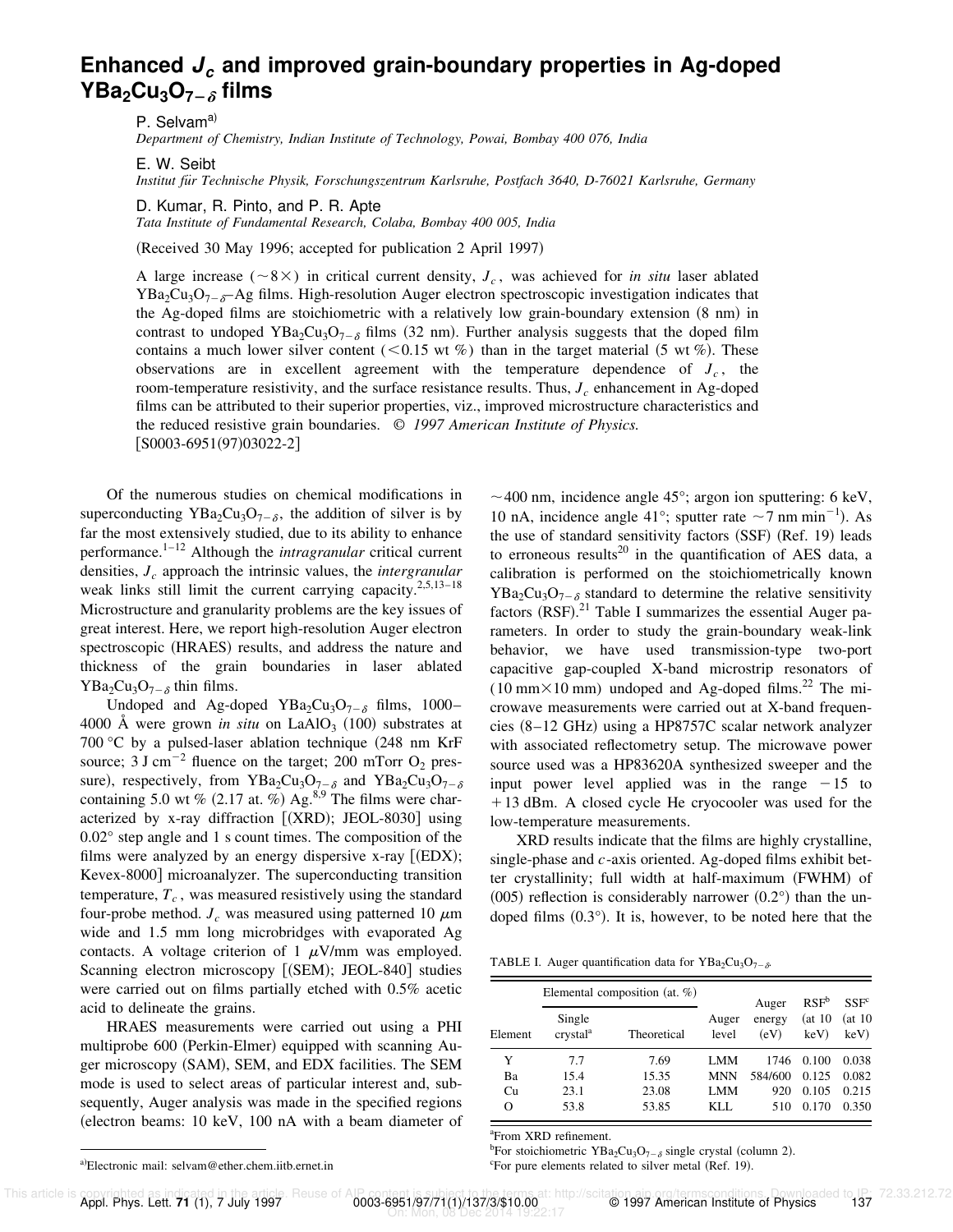TABLE II. Some properties of laser ablated  $YBa<sub>2</sub>Cu<sub>3</sub>O<sub>7-\delta</sub>$  films.

|                     | Silver<br>content<br>$(wt, \%)$ |               |   | Elemental composition<br>$(at, \%)^a$ |                        |          | $J_c$ at<br>77 K and | Grain                                      |                                                      |                    |                                             | Lattice            | $R_s$ at<br>77 K<br>and 10        |                          |                      |
|---------------------|---------------------------------|---------------|---|---------------------------------------|------------------------|----------|----------------------|--------------------------------------------|------------------------------------------------------|--------------------|---------------------------------------------|--------------------|-----------------------------------|--------------------------|----------------------|
| Sample              | Target                          | Film          | Y | Ba                                    | Cu                     | $\Omega$ | $T_{c(0)}$<br>(K)    | $B=0$ T<br>$(A cm^{-2})$                   | $\rho_{300\,\mathrm{K}}$<br>$(\mu\Omega \text{ cm})$ | size<br>$(\mu m)$  | $\rho_{300\,\text{K}}/\rho_{100\,\text{K}}$ | $\sqrt{J_c/T_c-T}$ | $d_{\rho b}$ (nm)<br>(half-width) | constant,<br>$``c"$ (nm) | GHz<br>$(\mu\Omega)$ |
| Undoped<br>Ag-doped | $\Omega$<br>5.0                 | $< 0.15$ 7.70 |   | 15.39 23.07                           | 7.72 15.42 19.58 53.95 | 53.75    | -89<br>-90           | $1.1 \times 10^{6}$<br>$9.0 \times 10^{6}$ | 250<br>150                                           | $0.3 - 0.5$<br>1.0 | 3.0<br>2.6                                  | 60<br>200          | 32<br>8                           | 1.173<br>1.170           | 400<br>190           |

 $aF$ From AES data, calculated using RSF values (see Table I); ideal composition: Y 7.69, Ba 15.39, Cu 23.08, and O 53.85.

films grown at 650 °C show considerably larger FWHM, viz., 0.4 and 0.65, respectively, for the Ag-doped and undoped ones. Nevertheless, it follows the same trend of the films under investigation. SEM of partially etched films indicate square plateletlike morphology.<sup>8,9</sup> The latter, however, shows significant grain growth, uniform grain-size distribution and the alignment of the grains. The enhanced grain sizes and the improved grain alignment decreases the number of grain boundaries over a specified area, as well as the basal plane tilted angle grain boundaries. This results in reduced contact resistance in the intergranular regions, and as a result, the normal-state resistivity is considerably reduced. On the contrary, the undoped films display a broad distribution of the grain sizes, and that the grains are much smaller with larger tilt angles. The increase of misorientation across the boundaries leads to an effective larger grain-boundary area, which in turn behaves as a resistive-type grain boundary and, hence, lower transport  $J_c$ . This is in good agreement with the earlier reports<sup>14–18</sup> where the  $J_c$  of the basal plane grain boundaries is found to be decreasing with increasing misorientation across the boundary. That is, when the tilt angles of the grain boundaries are more than 20°, they behave as a weak link. Table II summarizes some of the important properties of YBa<sub>2</sub>Cu<sub>3</sub>O<sub>7- $\delta$ </sub> films.

Shown in Fig. 1 are the Auger elemental concentration depth profiles of YBa<sub>2</sub>Cu<sub>3</sub>O<sub>7- $\delta$ </sub> films. The initial fall or rise in the concentrations are often taken to reflect grain surface compositions.13,14,23,24 They, however, attain a steady state after short sputtering. The residual concentrations after long sputtering ( $\sim$ 12–14 min) are the composition at the interface of the film and the substrate. While the depth profiles of the Ag film show nearly an ideal stoichiometric composition, a reduction in the copper concentration ( $\sim$ 3–5 at. %) is noted for certain undoped films, suggesting possible offstoichiometry. Careful analysis of Auger results indicates that silver is located mainly in agglomerates on the film surface and only a small part,  $< 0.15$  wt % (0.5 at. %), is present in the film. Surface resistance,  $R_s$ , SAM,  $^{25}$  and inductively coupled plasma atomic emission spectroscopy  $(ICPAES)^{26}$  studies support this observation.

It is now well established that the high  $T_c$  cuprate superconductors are granular, as a consequence, they exhibit characteristic junction properties.<sup>15,16</sup> The Auger depth profiles  $(Fig. 1)$  are consistent with these findings and clearly indicate that the near-surface elemental composition pattern, in both cases, is completely different compared to the interior of the grain. Interestingly, a considerable decrease of the grain-boundary width, marked by arrows in Fig. 1, is noticed for the Ag-doped film. The observation is in agreement with

the temperature dependence of  $J_c$  (Fig. 2), where the large slope in the Ag-doped film indicates the narrowing the the grain boundaries. Near *T<sup>c</sup>* , both the grain and grainboundary  $J_c$  display a temperature dependence such that  $J_c\alpha(T_c-T)^n$ . The exponent is found to vary (1.5–3.5) with thicknesses of the film, as well as the grain boundary,  $27,28$  but it takes an average value of 2 for  $YBa<sub>2</sub>Cu<sub>3</sub>O<sub>7-\delta</sub>$ <sup>29</sup> Thus, the variation of  $J_c$  with *T* for a S–N–S junction can be expressed  $as^{30,31}$ 

$$
J_c(T) \propto (T_c - T)^2 e^{-d_{\text{gb}}/\xi_n(T)} \tag{1}
$$

or

$$
\sqrt{J_c(T)} \propto (T_c - T)e^{-d_{\text{gb}}/2\xi_n(T)},\tag{2}
$$

where  $\lq \lq d_{\text{gb}}$ " is the thickness of the grain-boundary layer and  $\xi_n$  is the normal-metal (i.e., grain-boundary) coherence length. A linear dependence, close to  $T_c$ , of  $\sqrt{J_c(T)}$  versus  $(T_c-T)$  reveals that the grain boundaries are metallic, implying characteristic  $S-N-S$  behavior.<sup>8,9</sup> However, higher



FIG. 1. Typical Auger depth profiles of (a) undoped and (b) Ag-doped YBa<sub>2</sub>Cu<sub>3</sub>O<sub>7- $\delta$ </sub> films.